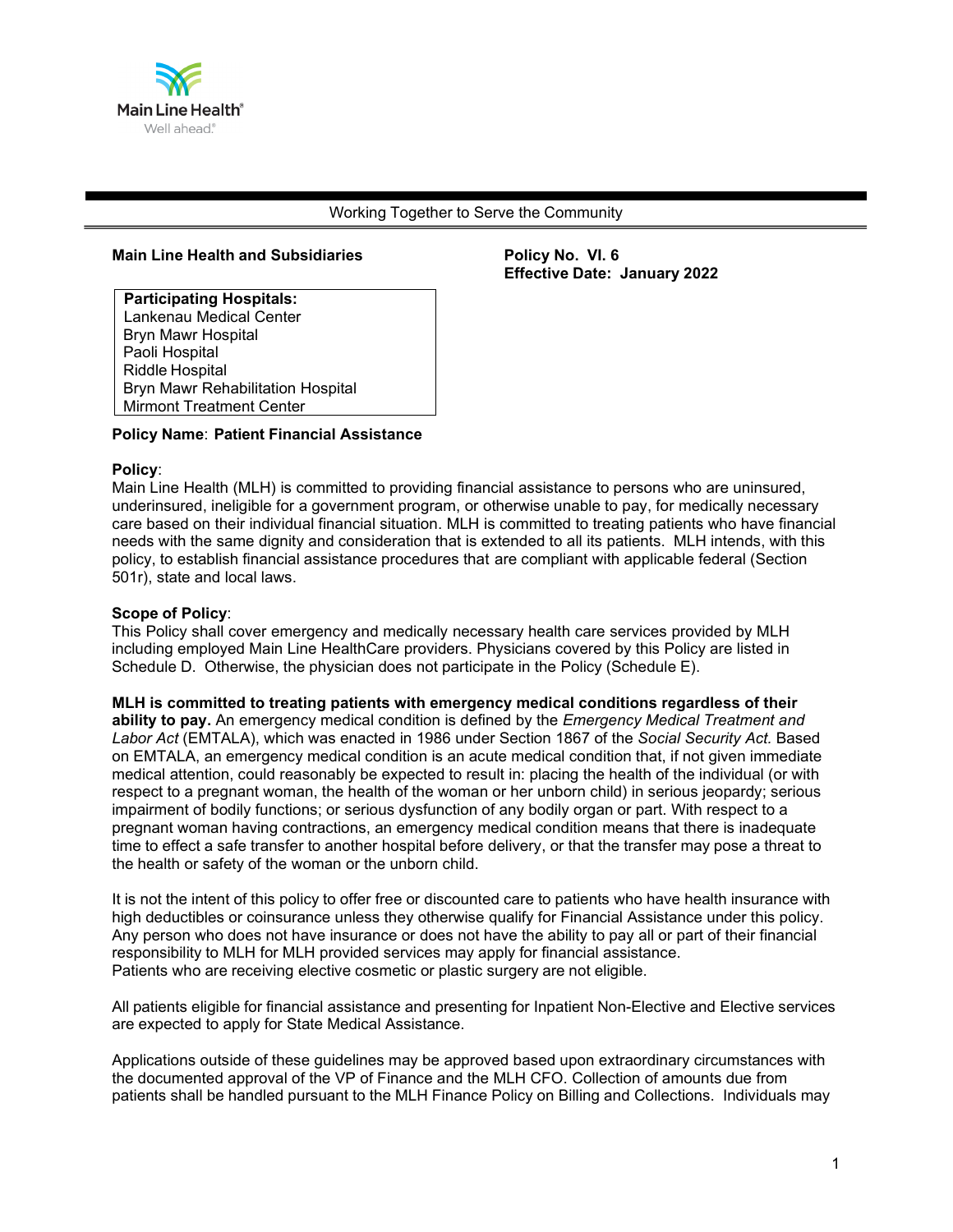

obtain a free copy of the Billing and Collections policy at registration areas. The Billing and Collections policy is also available at: mainlinehealth.org/financialassistance.

#### **Definitions**:

Full Financial Assistance: Full Financial Assistance means the ability to receive "free care". Patients who are uninsured for therelevant, medically necessary service, who are ineligible for governmental or other insurance coverage,and who have family incomes not in excess of 300% of the Federal Poverty Level will be eligible to receive "free care". (See attached Schedule A.)

Partial Financial Assistance: Partial Financial Assistance is provided to patients who are uninsured for the relevant service and who are ineligible for governmental or other insurance coverage, and who have family incomes in excess of 300%, but not exceeding 500%, of the Federal Poverty Level. These patients will be eligible to receive Financial Assistance in the form of amounts Generally Billed-Medicare reimbursement. (See attached Schedule A.)

Uninsured Patient: An uninsured patient that has no health insurance from any source for specific services, inpatient or outpatient, furnished by any provider.

Commercial Insurance: means coverage for medical expenses from any of the following:

- Commercial health insurance plans such as Blue Cross, Aetna and United Health Care
- Federal health care insurance programs such as Medicare, Medicaid, SCHIP (State Children's Health Insurance Program and TRICARE
- Health insurance program available to military personnel and their families
- Workers' Compensation is insurance that may be used if a patient is injured at work or on the job
- Automobile insurance may be used if a patient's health care needs are related to an automobile accident

Family: Using Internal Revenue Service (IRS) rules, if a patient claims someone as a dependent on their income tax return, they may be considered a dependent for purposes of the provision of financial assistance. If IRS rules cannot be applied, the Census Bureau definition will be used. The Census Bureau defines a family as a group of two or more people who reside together and are related by birth, marriage, or adoption.

Family Income: Family income is determined using the Census Bureau definition, which uses the following income when computing federal poverty guidelines:

- Includes pre-tax earnings, unemployment compensation, workers' compensation, Social Security, Supplemental Security Income, public assistance, veterans' payments, survivor benefits, pension or retirement income, interest, dividends, rents, royalties, income from estates, trusts, educational assistance, alimony, child support, assistance from outside the household and other miscellaneous sources;
- Excludes capital gains or losses and noncash benefits (such as food stamps and housing subsidies) do not count;
- Excludes the income of non-relatives, e.g. housemates, who reside in the same dwelling

Presumptive Financial Assistance: A determination that a patient is presumed eligible for Financial Assistance based on financial and historical qualifiers.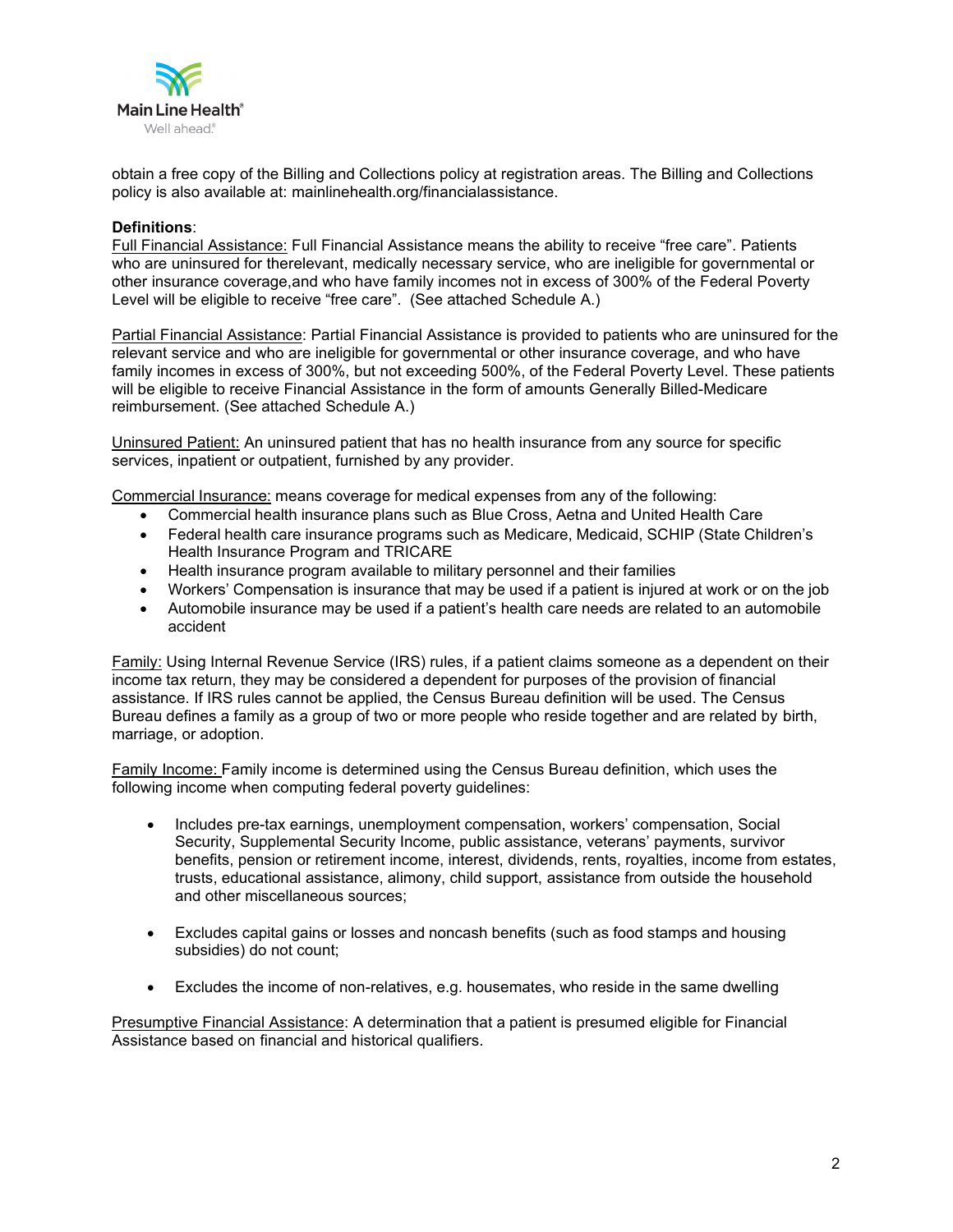

Amounts Generally Billed (AGB): Patients eligible for Financial Assistance will not be billed more than what Main Line Health would receive if the patient were a Medicare beneficiary. This is referred to in the IRS regulations as the "Prospective Method" of calculating amounts generally billed. Federal Health Care Program: Any health care program operated or financed at least in part by the federal, state or local government is a federal health care program.

Medical Savings Account: A Medical Savings Account or MSA is an account into which tax-deferred dollars from income can be deposited. These amounts are often called contributions and are deducted from an employee's salary and placed in the FSA. The money in an FSA is specifically designated for medical expenses. A Medical Savings Account is not insurance but can be used to cover any patient financial responsibilities not otherwise paid for by medical insurance.

Insurance Subrogation: Subrogation in the health care context, is the recovery, from a third party, of medical costs that were originally paid by a benefits plan. Essentially, if there is a balance remaining on a patient's account and the patient or the patient's insurer recovers through a subrogation action, MLH reserves the right to a share of the proceeds received in the subrogation action.

## **Eligibility:**

Any person who does not have the ability to pay all of part of their financial responsibility, regardless of insured status, is eligible for financial assistance.

Patients undergoing elective cosmetic or plastic surgery are not eligible.

It is recognized that there is a small percentage of the uninsured patient population that have substantial assets and thus the ability to pay for health care services. These individuals may have tax-exempt income or other assets not reflected on a tax return. This policy is not intended to provide free care or for MLH to receive payment based on Medicare reimbursement rates to this portion of the uninsured patient population. These patients are eligible for the Self Pay discount detailed in the Participation section of this policy.

#### **Eligibility Determination:**

Inpatient Admissions: Once a patient is identified who may be eligible for Financial Assistance, MLH personnel shall provide the patient with the Main Line Health Financial Assistance Application. (Schedule C) The patient must complete the Application for Financial Assistance. Some orall of the financial documentation listed below will be required for consideration.

Outpatient Services: Uninsured patients receiving services will be provided with the Main Line Health Financial Assistance Application (Schedule C) and/or the Main Line Health Insurance Attestation Form (Schedule B). The Patient may be required to submit some or all of the financial documentation listed below:

- Medical Assistance eligibility/denial notice from the State of Pennsylvania and/or County Services:
- Income Tax returns for the most recently filed year.
- Proof of income and Adjusted Gross Income such as:
	- Pay stubs from the past six (6) pay periods
	- W-2 withholding statement
	- Social Security checks, receipts or deposits
	- Bank statements checking and savings
	- Any other documentation that may serve as proof of Financial Assistance eligibility.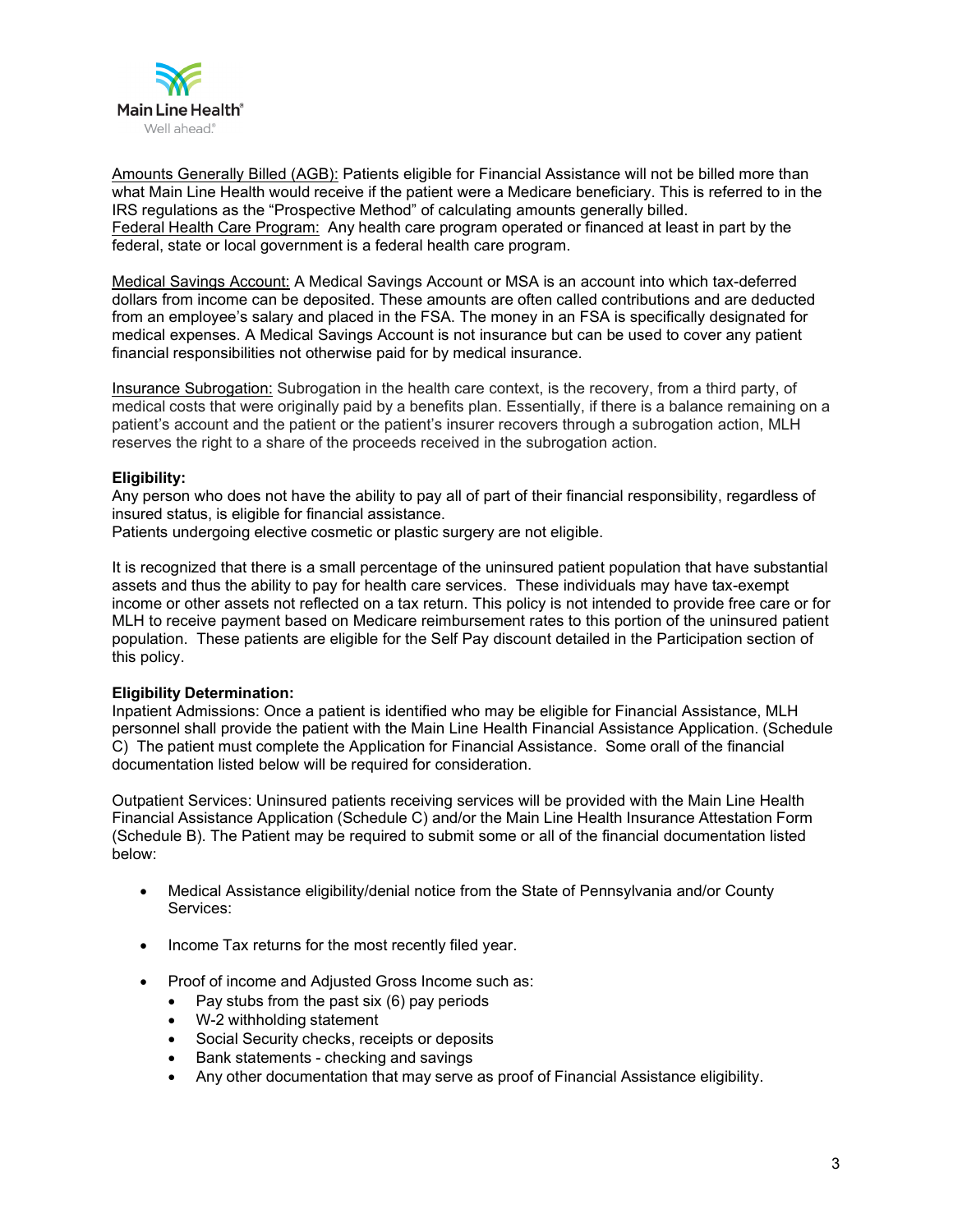

The financial resources of a parent or guardian may be considered in determining the eligibility of a patient who is dependent on the parent or guardian for financial support.

#### **Presumptive Financial Assistance Eligibility:**

There are instances where a patient may appear eligible for financial assistance, but supporting documentation islacking or unavailable. In such event MLH will use other appropriate 3<sup>rd</sup> party resources to estimate an individual's income. A patient meeting the criteria for presumptive financial assistance will have all charges waived.

Presumptive eligibility may be determined on the basis of individual life circumstances that may include:

- 1. Enrolled in a state-funded prescription programs;
- 2. Being homeless or receiving care from a homeless clinic;
- 3. Participating in the Pennsylvania Department of Welfare's Women, Infants and Children programs (WIC);
- 4. Being eligible for food stamps;
- 5. Receiving subsidized school lunches;
- 6. Being eligible for other state or local assistance programs that are unfunded (e.g., Medicaid spend-down);
- 7. Residing in low income/subsidized housing, providing the address supplied by the patient is a valid address; and
- 8. Patient is deceased with no known estate.

#### **Participation:**

A completed MLH Financial Assistance Application will be forwarded to the Main Line Health Patient Accounting Department. When the Application for Financial Assistance is received, the staff will review and determine (through the use of the Financial Assistance Table, Schedule A) if the application is complete and whether the documentation supports the individual's eligibility for financial assistance. Individuals will be notified of the determination within thirty (30) days. Approvals are valid for sixty (60) days and may only cover services within the previous two (2) years from approval date.

Your payments to MLH under this policy will be available to you in accordance with financial need, as determined in reference to Federal Poverty Levels (FPL) in effect at the time of the determination. Once a patient has been determined by MLH to be eligible for financial assistance, that patient shall not receive any future bills based on undiscounted gross charges. The basis for the amounts MLH will charge patients qualifying for financial assistance is as follows:

- Patients with family income 300% below the Federal Poverty Guidelines, supported by the appropriate documentation as determined by the Main Line Health Patient Accounting Department, will be eligible for 100% Financial Assistance.
- Patients with family incomes in excess of 300%, but not exceeding 500%, of the Federal Poverty Guidelines will qualify for MLH Financial Assistance. Patients must sign a written agreement to pay the balance remaining after deducting the discount. The patient will receive a bill showing charges, the amount of the discount and the balance due using Medicare Reimbursement Rates.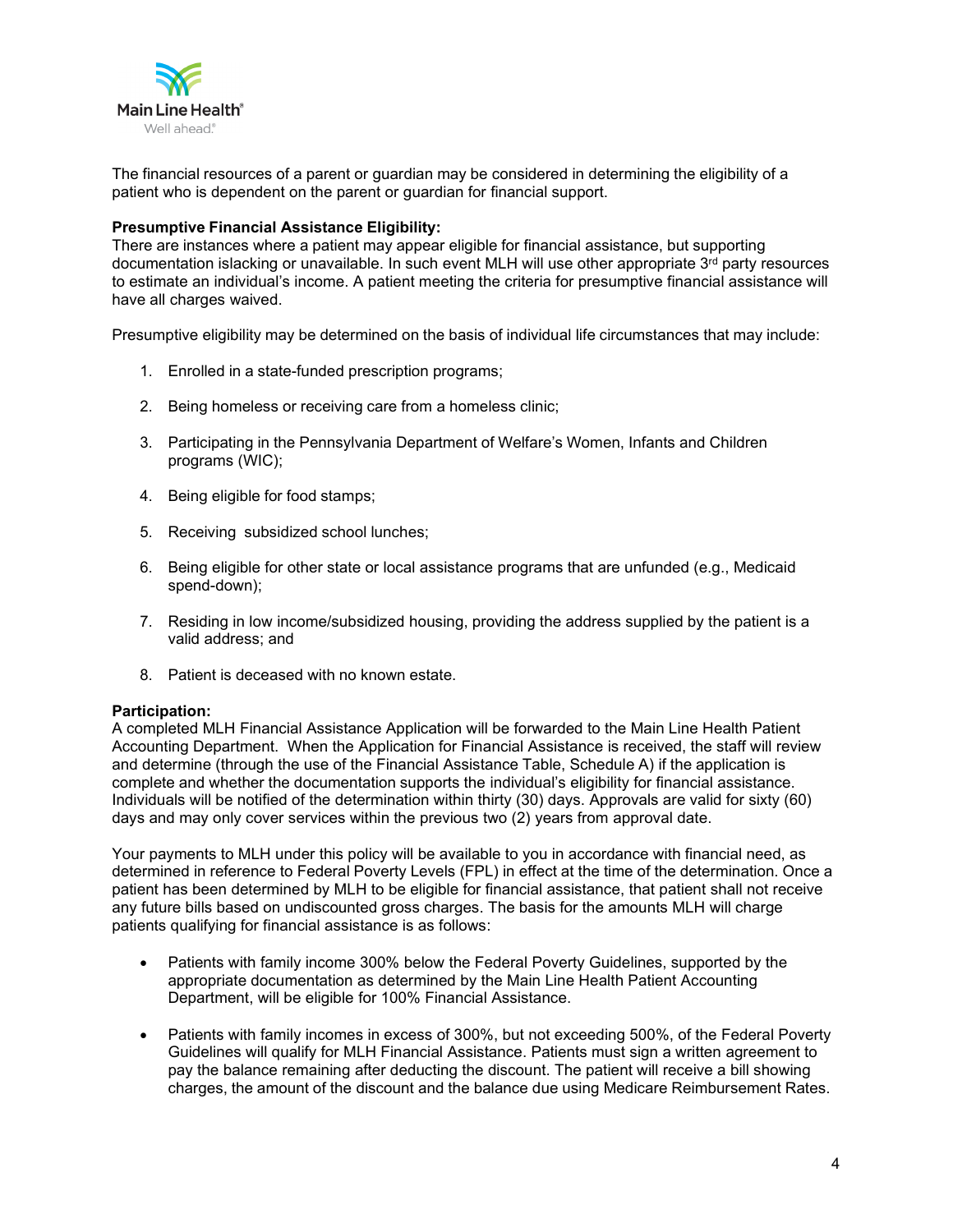

- Physician and other services provided by outside providers, excluding Main Line Health Care physicians, are not covered by this policy unless identified in Exhibit D. Patients seeking a discount for such services must contact the physician or outside provider directly to seek assistance.
- Patients who do not provide the requested information necessary to completely and accurately assess their financial situation and/or who do not cooperate with efforts to secure governmental health care coverage will not be eligible for Financial Assistance. However, in normal circumstances, such cooperation should not be a precondition to the receipt of medically necessary treatment, especially emergency care. **Under no circumstance will MLH engage in actions that discourage individuals from seeking emergency medical care, such as by demanding that emergency department patients pay before receiving treatment for emergency medical conditions or by permitting debt collection activities that interfere with the provision, without discrimination, of emergency medical care.**

#### **Uninsured Patients with Incomes Exceeding 500% of Federal Poverty Guidelines:**

Patients who are uninsured and have family incomes that exceed 500% do not qualify for Financial Assistance under this policy. MLH does, however, offer such patients a discount off of gross charges for such care. The self-pay discount is based on the following guidelines:

- For all Inpatient Non-Elective services a discount of 60% off total charges will be applied.
- For all Inpatient Elective services a discount of 40% off total charges will be applied.
- Emergency Department services, those treated and released, a minimum discount of 40% off total charges will be applied with a maximum liability of \$1,000.00.
- For all other Medically Necessary Outpatient services, including Observation care, a discount of 40% off total charges will be applied.

**Communication of the Financial Assistance Program to Patients and Within theCommunity:** Notifications about the availability of financial assistance from MLH, will be disseminatedby MLH by various means which may include, but are not limited to, the publication of notices in patient bills and by posting notices in emergency rooms, in the Conditions of Admissions form, admitting and registration departments, and patient financial services offices that are located on facility campuses, and at other public places as MLH may elect. These documents and notices will all include a contact phone number for further information. MLH will also publish and widely publicize a summary of this patient financial assistance policy on facility websites, in brochures available in patient access sites and other places within the community served by the hospital as MLH may elect. Such notices and summary information will be provided in the primary languages spoken by the population serviced by MLH. Referral for financial assistance may be made by any member of the MLH staff or medical staff, including physicians, nurses, financial counselors, social workers, case managers, chaplains, and religious sponsors. A request for financial assistance may be made by the patient or a family member, close friend, or associate of the patient, subject to applicable privacy laws.

#### **Regulatory Requirements:**

In implementing this policy MLH management and facilities shall comply with all other federal, state and local laws, rules and regulations that may apply to activities conducted pursuant to this policy.

**Questions regarding this Policy:** Individuals may contact the MLH Business office at 484-337-1970 or request to speak to a representative in the MLH Financial Counseling office at each respective MLH Hospital.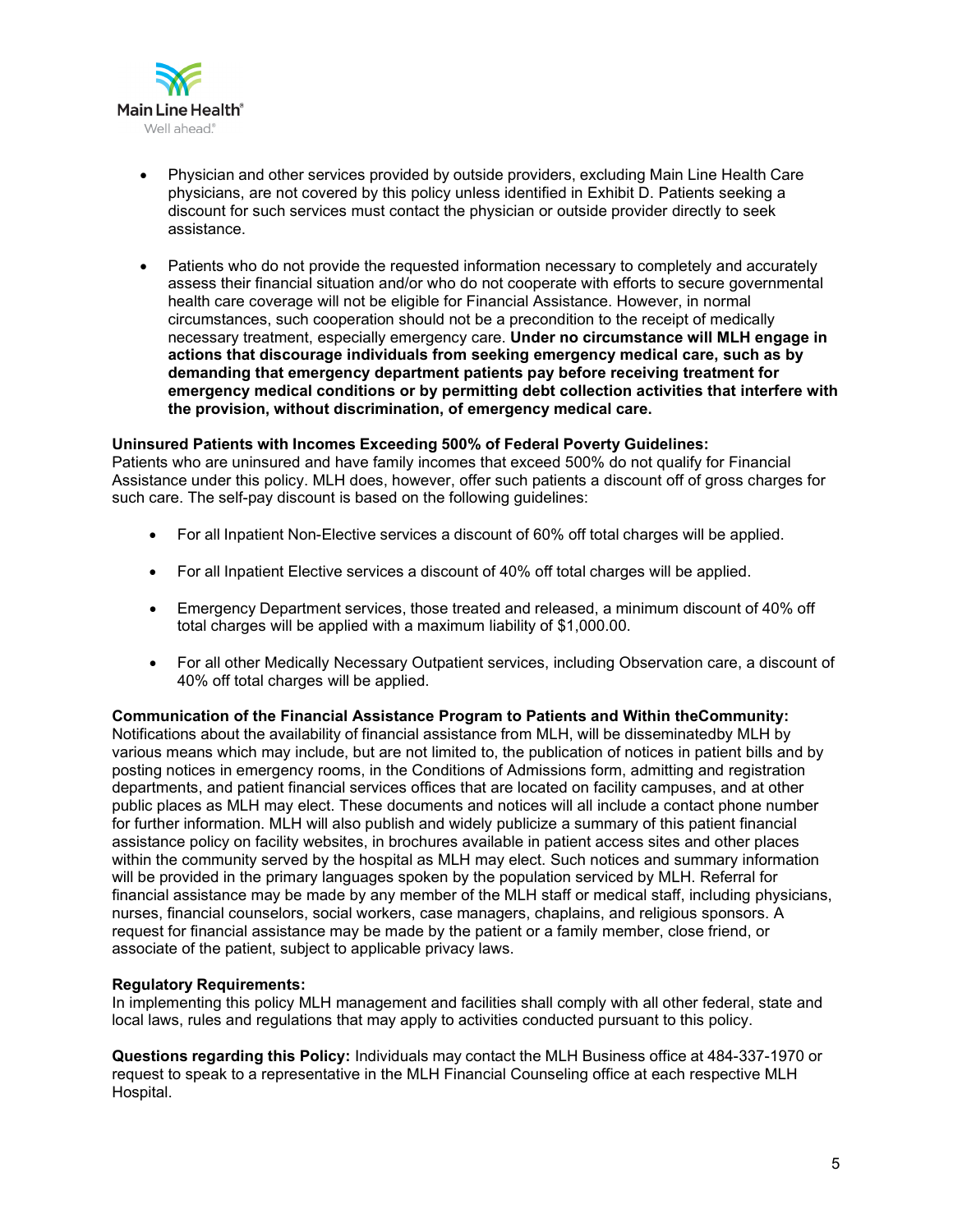

## **Schedule A**

## Main Line Health Financial Assistance Table\*

To apply for Financial Assistance, the patient must complete the MLH Financial Assistance Application and proof of income must be attached. Federal Poverty Guidelines effective January 2022.

| <b>Size of Family Unit</b>                           | Yearly Income at or<br>below 300% of the<br><b>Federal Poverty Guideline</b><br>$= 100\%$ Free Care | Yearly Income between,<br>eligible for Medicare<br><b>Reimbursement rates</b> |
|------------------------------------------------------|-----------------------------------------------------------------------------------------------------|-------------------------------------------------------------------------------|
|                                                      | \$40,770                                                                                            | \$40,771 - \$67,950                                                           |
| 2                                                    | \$54,930                                                                                            | \$54,931 - \$91,550                                                           |
| 3                                                    | \$69,090                                                                                            | \$69,091 - \$115,150                                                          |
| 4                                                    | \$83,250                                                                                            | \$83,251 - \$138,750                                                          |
| 5                                                    | \$97,410                                                                                            | \$97,411 - \$162,350                                                          |
| 6                                                    | \$111,570                                                                                           | \$111,571 - \$185,950                                                         |
|                                                      | \$125,730                                                                                           | \$125,731 - \$209,550                                                         |
| 8                                                    | \$139,890                                                                                           | \$139,891 - \$233,150                                                         |
| For each additional<br>family member after 8<br>add: | \$14,160                                                                                            | \$23,600                                                                      |

## Examples:

Family unit of 1 with an annual income of \$20,000 receives a 100% free care.

Family unit of 5 with an annual income of \$98,500 will be responsible for the Medicare reimbursement rate

Family unit of 4 with an annual income of \$48,000 will receive 100% free care.

Family unit of 7 with an annual income of \$170,000 will be responsible for the Medicare reimbursement rate

\* This Table shall be adjusted in accordance with annually released changes to the Federal Poverty Guidelines.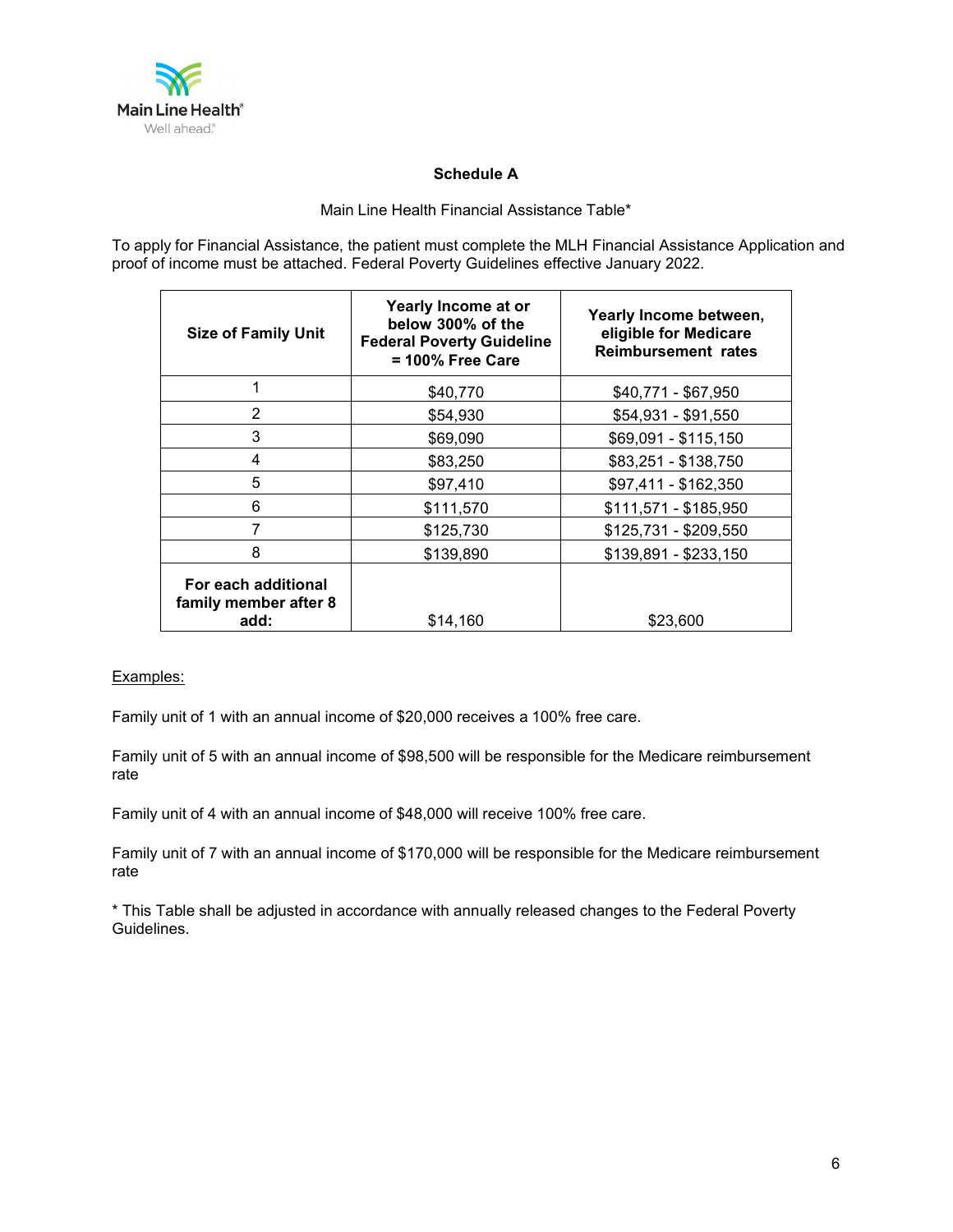Internal use only



Facility Patient Number

Schedule B

## **Main Line Health Insurance Attestation For MLH Emergency Room use only**

| Patient Name and the contract of the contract of the contract of the contract of the contract of the contract of the contract of the contract of the contract of the contract of the contract of the contract of the contract |                   |                   |     |          |
|-------------------------------------------------------------------------------------------------------------------------------------------------------------------------------------------------------------------------------|-------------------|-------------------|-----|----------|
| Patient Date of Birth <b>Exercise 2008</b>                                                                                                                                                                                    |                   |                   |     |          |
| Address:<br><u> 1980 - Johann Stoff, fransk politik (d. 1980)</u><br>Number and Street                                                                                                                                        | $\overline{City}$ | State             | ZIP | Country  |
|                                                                                                                                                                                                                               |                   |                   |     |          |
| SSN# (Last Four Digits): Date of Service:                                                                                                                                                                                     |                   |                   |     |          |
| I hereby certify that I do not have insurance, nor the ability to pay for the above hospital services                                                                                                                         |                   |                   |     |          |
| $\Box$ Initials: $\Box$                                                                                                                                                                                                       |                   |                   |     |          |
| I understand that by signing this document, I am applying for Financial Assistance.                                                                                                                                           |                   |                   |     |          |
| $\Box$ Initials: $\_\_\_\_\_\_\_\_\_\$                                                                                                                                                                                        |                   |                   |     |          |
| If any information I have given proves to be untrue, I understand that the hospital or other entity of Main<br>Line Health, may re-evaluate my financial status and I may become liable for charges.                          |                   |                   |     |          |
| $\Box$ Initials:                                                                                                                                                                                                              |                   |                   |     |          |
| Last Date Employed: Family Unit Size: Estimated Annual Income: Fequired Last Date Employed:                                                                                                                                   |                   |                   |     | Required |
| I certify the above information is true and complete. I understand that willful falsification of information<br>contained in this application will result in denial of Financial Assistance.                                  |                   |                   |     |          |
| <b>Patient Signature</b>                                                                                                                                                                                                      |                   |                   |     |          |
| <b>Printed Name</b>                                                                                                                                                                                                           |                   |                   |     |          |
| Date                                                                                                                                                                                                                          |                   |                   |     |          |
| If you have questions, please contact the MLH Business Office at: 484-337-1970 or request to speak to a<br>representative in the MLH Financial Counseling Office at each hospital.                                            |                   |                   |     |          |
|                                                                                                                                                                                                                               |                   | <b>DISCLAIMER</b> |     |          |

Main Line Health reserves the right to request such information as pay stubs, income tax returns, bank statements, social security, and/or other liquid financial information deemed appropriate to determine qualification for assistance.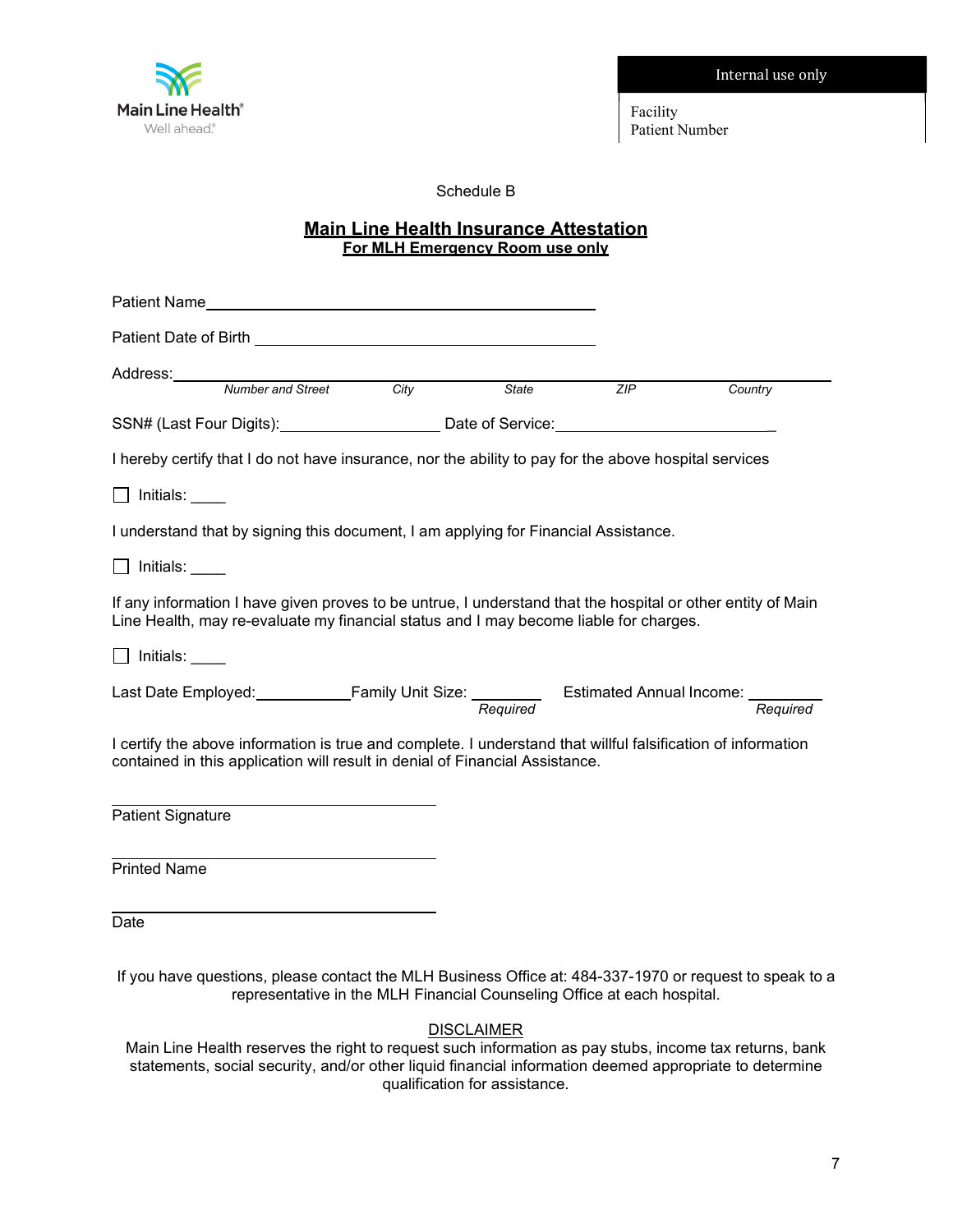Facility

Internal use only

Patient Number

Schedule C

# **Main Line Health Financial Assistance Application**

| Patient Name          |                          |      |                    |            |         |
|-----------------------|--------------------------|------|--------------------|------------|---------|
| Patient Date of Birth |                          |      |                    |            |         |
| Address:              |                          |      |                    |            |         |
|                       | <b>Number and Street</b> | City | State              | <b>ZIP</b> | Country |
|                       | SSN# (Last Four Digits)  |      | Date(s) of Service |            |         |

I hereby certify that I do not have the ability to pay for the hospital treatment and or other services including but not limited to Laboratory, Radiology, etc. on the date stated above.

I understand that by signing this document, I am applying for Financial Assistance. I will promptly provide the information necessary to process my application. Furthermore, I will apply for any assistance (Medicaid, Medicare, Insurance, etc.), that may be available to me for payment of my hospitalcharges. I will provide information and take action reasonably necessary to obtain such assistance and will assign or pay to the hospital, the amount recovered from the hospital charges.

If any information I have given proves to be untrue, I understand that the hospital may re-evaluate my financial status and I may become liable for my hospital charges.

|                                                                                       | Employer: ___________________ | Name<br>Family Size (Required) Manual According to the Contract of the Sixteen Sixteen Sixteen Sixteen Sixteen Sixteen                                                                                |  | <b>Address</b> |  |
|---------------------------------------------------------------------------------------|-------------------------------|-------------------------------------------------------------------------------------------------------------------------------------------------------------------------------------------------------|--|----------------|--|
|                                                                                       |                               |                                                                                                                                                                                                       |  |                |  |
|                                                                                       |                               |                                                                                                                                                                                                       |  |                |  |
| $\circ$<br>$\circ$                                                                    | W-2 for entire household      | Please Include Verification of Income Information to Include<br>$\circ$ Last three (3) months' pay stubs<br>Current year tax return, including Schedule 1 and Schedule C (if applicable) of form 1040 |  |                |  |
| I certify that the above information is true and accurate to the best of my knowledge |                               |                                                                                                                                                                                                       |  |                |  |

Patient Signature: **Example 20** and 20 and 20 and 20 and 20 and 20 and 20 and 20 and 20 and 20 and 20 and 20 and 20 and 20 and 20 and 20 and 20 and 20 and 20 and 20 and 20 and 20 and 20 and 20 and 20 and 20 and 20 and 20 a

*Please Mail Completed Application To*

Main Line Health 3803 West Chester Pike, Suite 250 Newtown Square, PA 19073

## **Applications may also be Faxed to 484-227-9005**

If you have questions, please contact the MLH Business Office at: 484-337-1970 or request to speak to a representative in the MLH Financial Counseling Office at each hospital.



8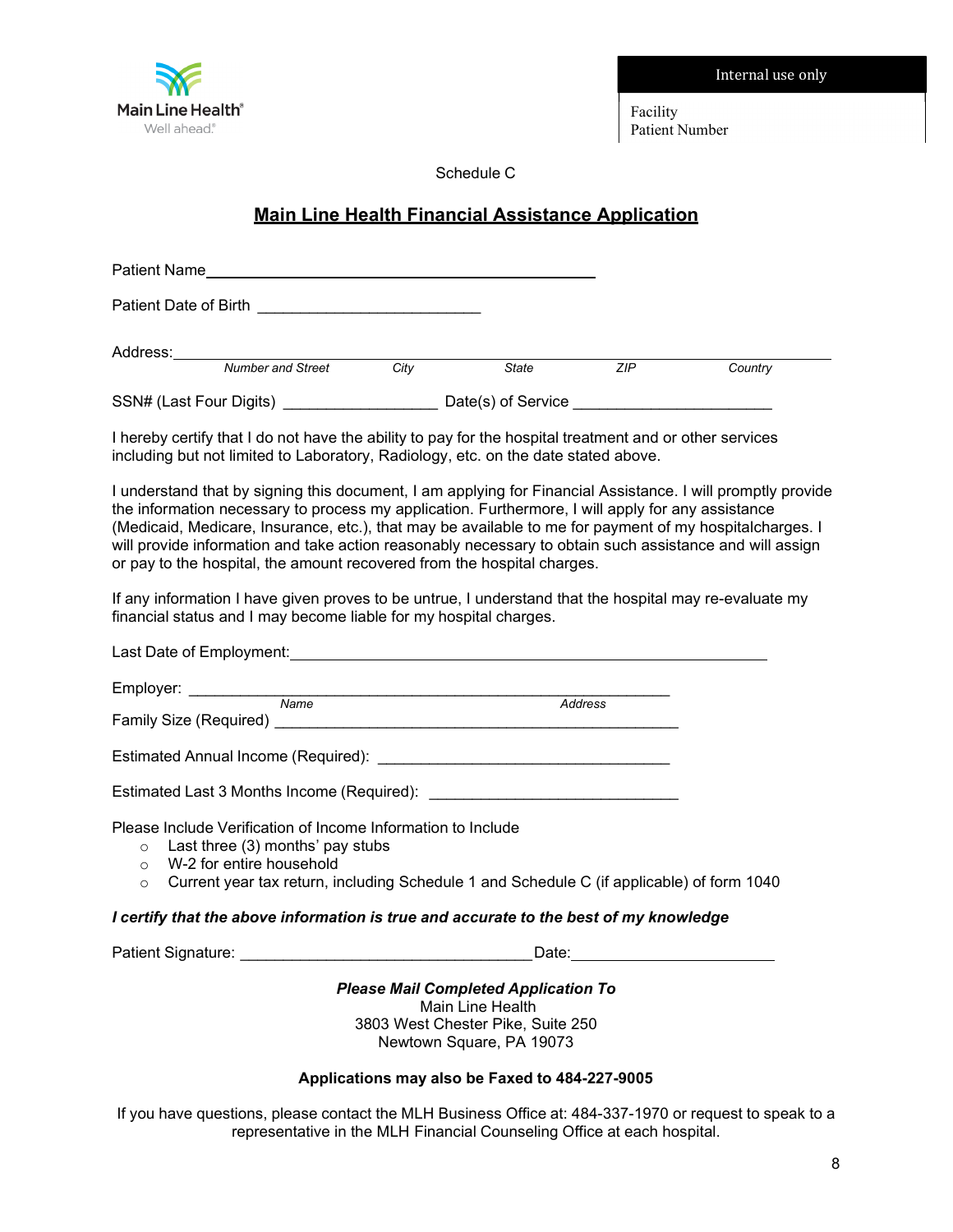

Schedule D

## **MAIN LINE HEALTH TABLE OF PARTICIPATING PROVIDERS**

Physicians who participate in the Main Line Health Patient Financial Assistance Policy are listed below.

| <b>PROVIDER NAME</b>                    | <b>SPECIALTY</b>          |  |
|-----------------------------------------|---------------------------|--|
| Main Line HealthCare*                   | <b>Physician Services</b> |  |
| Main Line Emergency Medicine Associates | <b>Emergency Services</b> |  |
| Main Line Pathology Associates          | <b>Pathology Services</b> |  |
| Radiology Associates of the Main Line   | <b>Radiology Services</b> |  |
| <b>Riddle Ambulance Services</b>        | <b>Ambulance Services</b> |  |

Physicians not listed above do not participate in the Main Line Health Patient Financial Assistance Policy. Patients should contact the non-participating physicians directly regarding Financial Assistance. For more information about non-participating physicians, please refer toSchedule E.

\*For specific Main Line HealthCare physician practices, please visit: [www.mainlinehealth.org/main-line](http://www.mainlinehealth.org/main-line-)healthcare/our-practices or call Customer Service at: 484-337-1970 for more information.